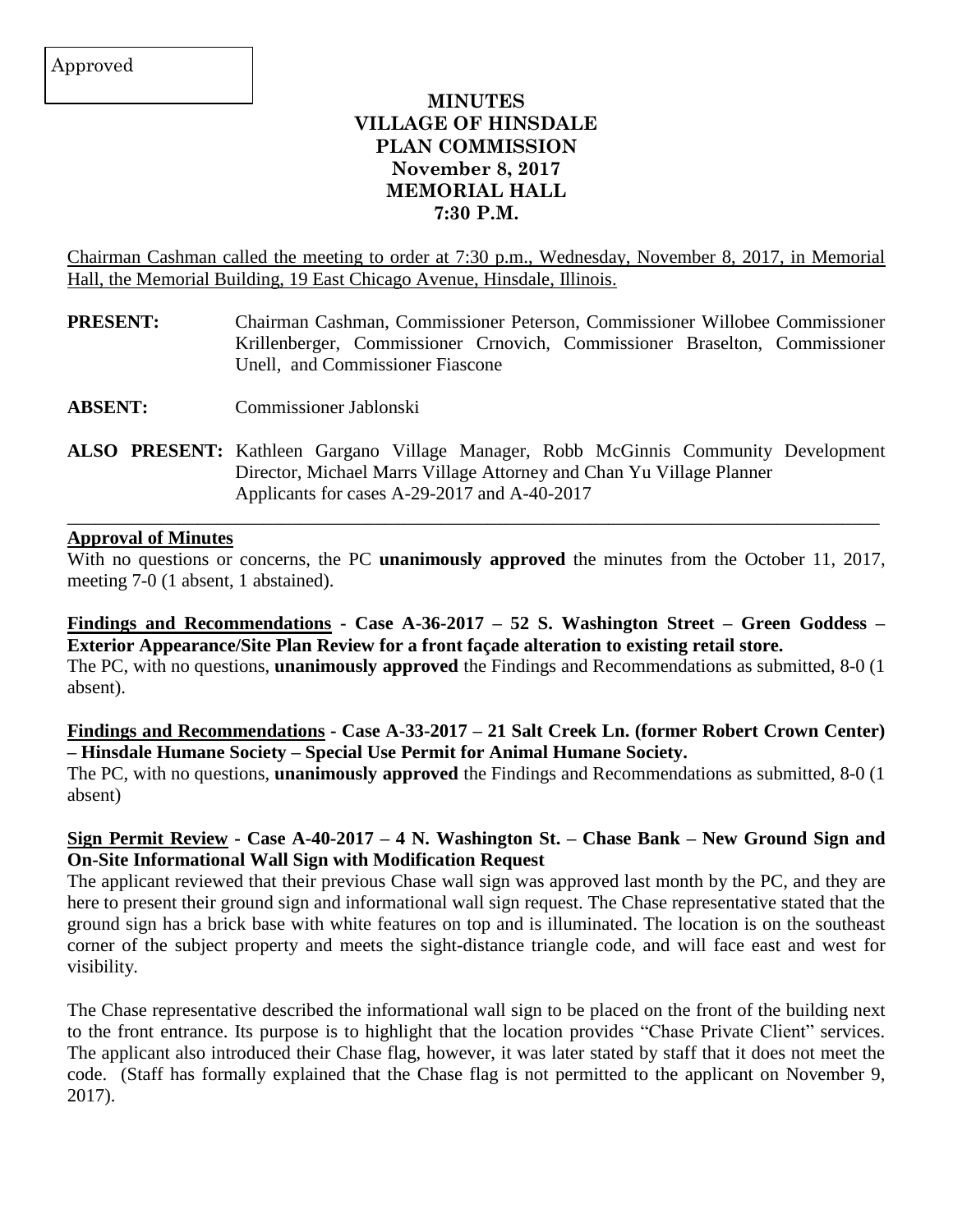#### **Plan Commission Minutes November 8, 2017**

A Plan Commissioner asked how the sign will be illuminated. The applicant stated that it is illuminated by LED, and will work on the brightness if there's a concern. The Plan Commissioner asked if it is dimmable. The applicant replied they could make it dimmable if they needed to.

A Plan Commissioner asked if the intent is to leave the illumination on all night. The applicant replied that it could be set on a timer, and turned off at a specific time.

The PC Chair reviewed that it's typical to set illumination times for signage around the Village. To that end, a Plan Commissioner expressed that he'd like to stay consistent with other sign approvals, with the condition that they are illuminated only during business hours. Another Plan Commissioner agreed, and asked if the Chase flag was considered a pylon sign.

Chan replied no, structurally, it will be on an existing flag pole. (Chan explained at the end of the meeting however, that the code defines allowable official flags, and that the Chase flag is not permitted)

The PC Chair asked what the hours of operation will be.

The applicant stated the banks are generally closed at 6 PM, however added that he'd like to see the signage illuminated a little bit after business hours. He mentioned that other towns allowed them to stay illuminated until 10 PM or 11 PM.

A Plan Commissioner asked if people could access the ATM (inside the vestibule) after business hours. The applicant replied correct, and that was a good point.

A Plan Commissioner expressed that he likes the sign, and believes that illumination until 10 PM seems reasonable.

The PC Chair reviewed that he likes the sign and believes illumination until 10 PM is acceptable. The applicant and Plan Commissioners agreed in regards to the illumination cut-off time.

A Plan Commissioner asked about the wall sign request. Chan explained that it'd be considered an informational sign if the request did not include the name and logo. However, with the name and logo, the sign would be considered a wall sign. To clarify, this is a sign modification request to the PC since wall signage is limited to one in the B-1 District.

The PC had no major concerns for the request as submitted. The PC **unanimously approved** the sign application as submitted, with the condition that the ground sign illumination would be turned off at 10 PM, 8-0 (1 absent).

## **Agenda Item Case A-29-2017 – 336 E. Ogden Ave. – Bill Jacobs Land Rover – Exterior Appearance/Site Plan review for new Land Rover Dealership (replacing Land Rover at 300 E. Ogden).**

The applicant presented its revised plans to the PC, and stated that the changes reflect neighborhood meetings and additional discussions with neighbors and the Village. Some examples of the changes since the last PC meeting on September 13, 2017, included the: south facing garage doors will be sealed by brick and not be used, various building/parking lot lights have been removed and dimmer (data shown on photometric plan), new fence options with a height change per the neighbor's request at 808 Oak Street (8' to 6'),